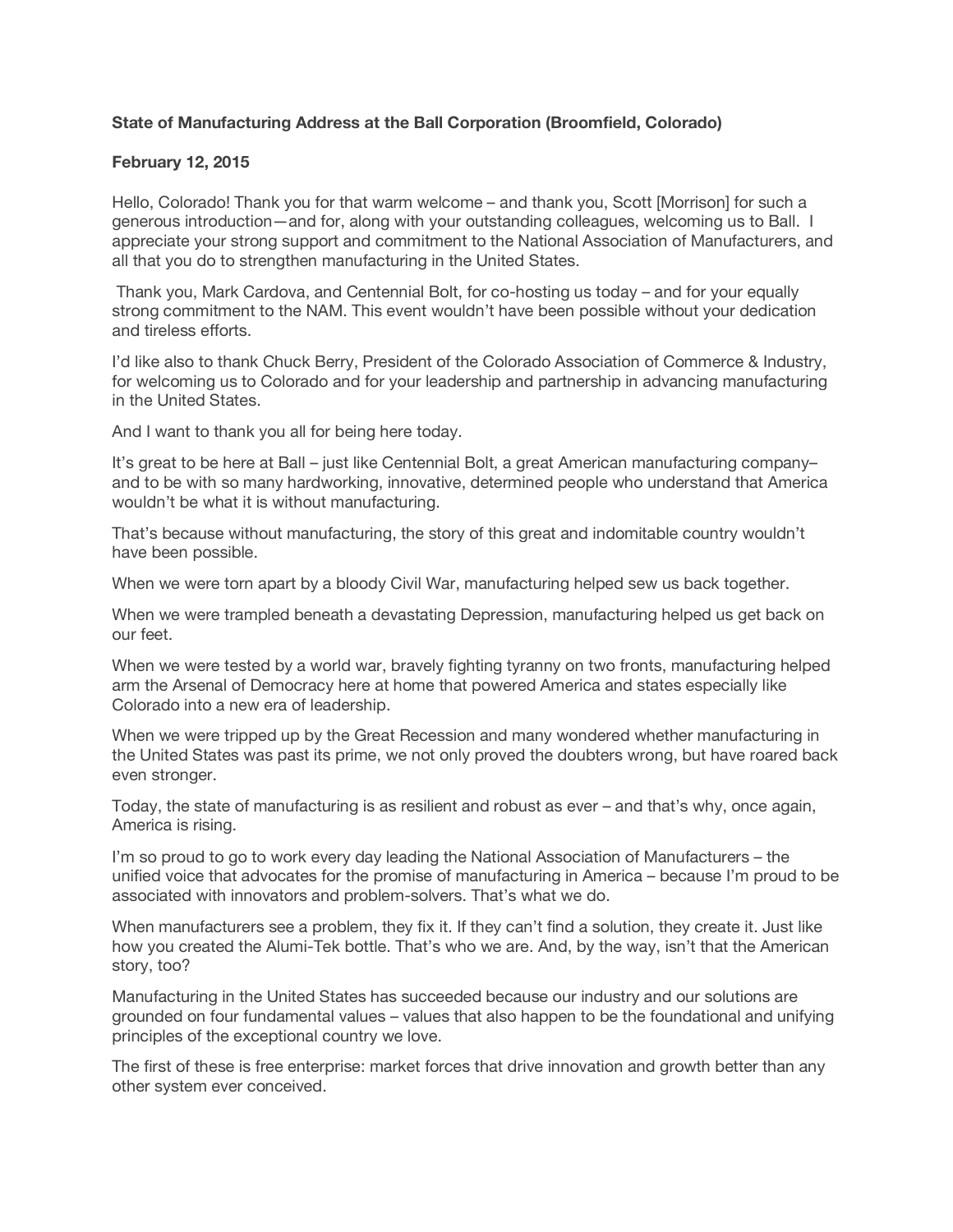The second is competitiveness: our ability to invest and expand markets and succeed in the global economy.

The third is individual liberty: the creativity and entrepreneurship unleashed by protecting, defending, and advancing the basic freedoms enshrined in our Constitution and Bill of Rights.

And the fourth is equal opportunity: our shared belief that every one of us, if given the chance, has the potential to prove we can contribute to the success of our companies, our communities, and our country.

These values unite all of us, even at a time when our country seems more divided than ever. And they can help move manufacturing to new heights.

Manufacturers in the United States hold fast to these principles because we're Americans with a deep sense of responsibility. We lead by example.

Don't get me wrong – this sense of duty we feel isn't grounded in patriotism alone. It's also about getting things done. This is very much about economics.

Look at manufacturing's direct impact on the economy. We are creating more jobs, making more products, and making them better than ever before. Every year, manufacturing contributes more than \$2 trillion to the American economy – one of every eight dollars in that economy.

The more than 130,000 Coloradans who are building cars and producing chemicals, paper and petroleum – and from this shopfloor are making innovative, sustainable packaging solutions Americans use every day – you are responsible for this state's \$21 billion manufacturing output.

Yet we can't underestimate manufacturing's *indirect* influence, too: Manufacturing has the biggest multiplier effect of any industry. A single manufacturing job can lead to the creation of three to five more jobs in other industries. What a great return on investment that is.

Manufacturing improves people's lives not just through the products we make, but through the economy we strengthen. You simply can't have a strong service sector, financial sector, or education system without thriving manufacturing.

So you can see why manufacturing has a disproportionate responsibility to keep our economy humming.

But there's another side to this coin – and that's what I want us all to think about and speak up about and advocate for. All of this good news also means that manufacturing faces a disproportionate share of the burden of government regulations. That doesn't just matter to CEOs and workers – it matters to every single American consumer, family, and job-seeker.

We all suffer when our policies don't match our principles.

There are still speedbumps slowing us down – so let's get rid of them, starting with achieving a sane regulatory environment.

Nothing is more important than the health and safety of our workers and consumers. No question about it. But to the extent that we need regulations, they need to be fair and transparent—not controlled by special interest groups. Today's system is unnecessarily complex and inefficient. It costs small manufacturers nearly \$35,000 per employee per year. And as you know, every dollar that goes to compliance is one that doesn't go into a worker's paycheck—and comes out of a consumer's pocket.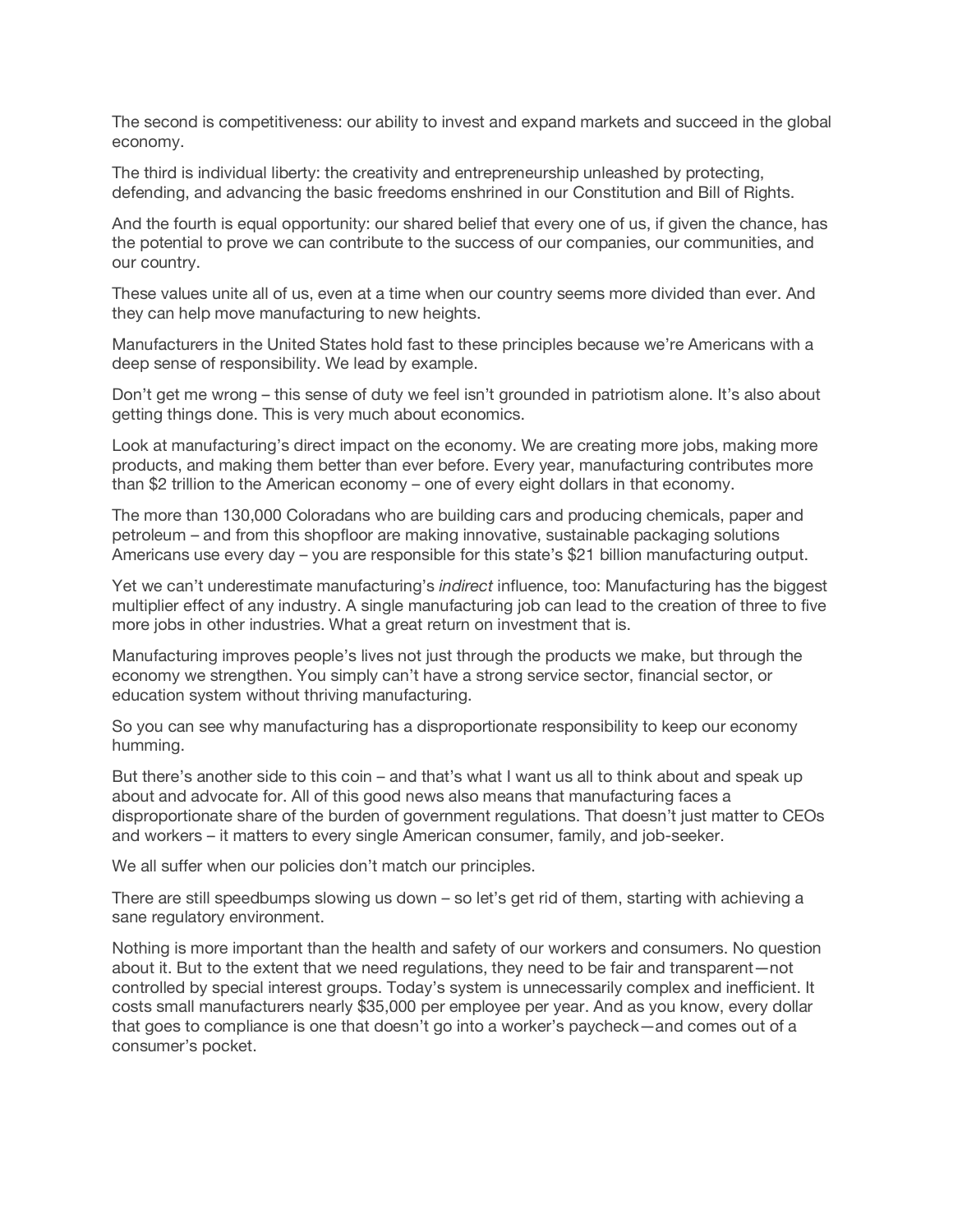So we have to streamline and simplify the system. We have to increase accountability. And we must insist on better analysis of the benefits and costs when they're necessary. Because every regulation, well-meaning or not, increases the cost of doing business.

For starters, just look at the Administration's regulatory agenda. Its regulation of greenhouse gases would limit fuel choice, increase energy prices, and make power less reliable.

The development of next-generation power plant technologies is a prime example of what I'm talking about. Today, coal generates about 40 percent of the country's electricity, and we have decades' worth of coal reserves. The rules, however, would effectively eliminate this abundant resource from our energy mix.

It doesn't have to be this way. The Obama Administration has chosen ideology over balanced regulations and U.S. competitiveness. Instead of recognizing that other nations will continue to produce greenhouse gases at far greater rates than the United States, it is unilaterally sending more production to these countries. In short, the United States will sacrifice its economy and harm manufacturing in America.

This makes the Environmental Protection Agency more than an agency charged with ensuring clean air and water. It makes it the regulator of the entire U.S. economy.

And the consequences of its ozone standard – potentially the most expensive regulation in U.S. history – will be no less severe. In the Centennial State, this proposed regulation will cost billions of dollars and thousands of jobs for goals that, because of the state's unique topography, may be altogether unattainable. Nationwide, this standard could shut down manufacturing facilities and force manufacturers to scrap expansion plans – all of which harm growth.

Livelihoods and groundbreaking innovations by businesses to meet the next generation of energy and environmental challenges are at risk. That's why, today, manufacturers are calling on Governor John Hickenlooper to join us in telling the President and the EPA that we cannot afford an unworkable and unwise ozone standard.

The NAM represents over 14,000 manufacturers, from multinational corporations to family businesses all along Main Street. Those family businesses ask me all the time: how can we make the government understand that their regulations hurt small businesses more than anyone? It's just not right. And Governor Hickenlooper can show that he understands that.

These regulations erect barriers to seizing a historic opportunity on energy, that could power our economy and secure global leadership for generations to come. America has an unprecedented and incredible global advantage in reliable and affordable energy, and it's driving manufacturing's resurgence.

If we're going to keep building on our strength, and creating jobs with the potential that energy exports represent, an "all-of-the-above" energy approach that taps every resource we're blessed with here at home is the only realistic choice. We can make the United States energy secure and North America energy independent. And shale gas is just one example of an opportunity we shouldn't miss. If we develop this resource correctly, we can create a million new American jobs over the next 10 to 15 years.

Getting the job-creating Keystone XL pipeline built is another pivotal factor.

Altogether, the combination of oil, natural gas, coal, wind, solar and other sources will mean more jobs, lower utility bills, and more growth across the board.

Manufacturers are doing our part. We're leading the way on recycling and reducing waste. Manufacturing and other industrials' carbon emissions are down 13 percent since 2005, while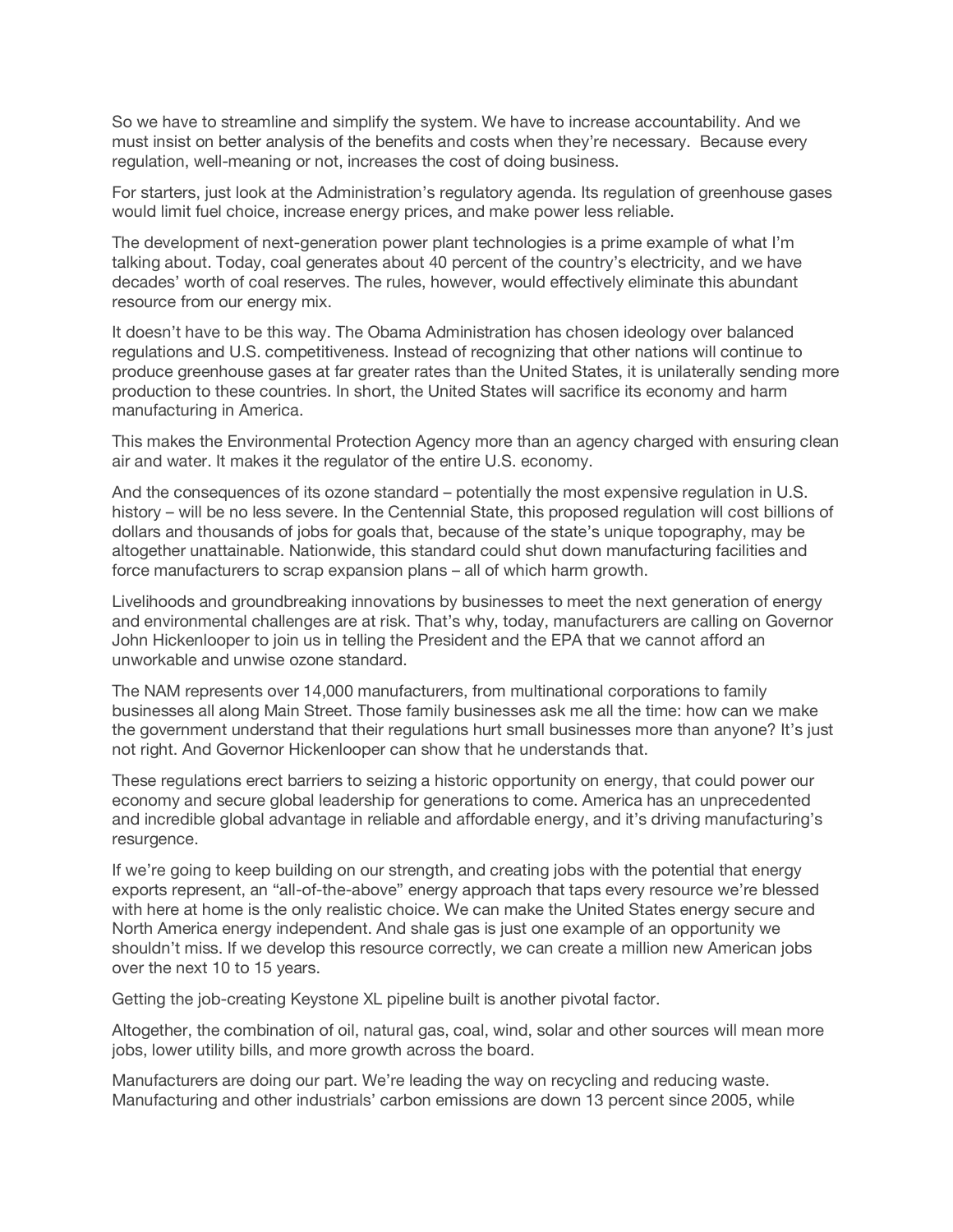manufacturers' value added to the economy grew by 19 percent over the same time period. We're building more efficient power plants, factories, cars, and appliances. And we'll continue developing sustainable solutions that power our economy and create jobs here at home.

But we can't do it alone. Americans need an energy policy around which manufacturers can plan – one that incentivizes, not inhibits, innovation.

Then, of course, there are taxes. America leads the world in a lot of ways – ways we're all proud of. But the highest corporate tax rate on Earth? That's not a distinction to brag about. It's a problem to fix.

We can start meaningful and long-overdue reform by making the research and development tax credit permanent. And we can continue by implementing a pro-growth tax plan with lower tax rates for the manufacturers of all sizes who lead our economy—and that includes the two-thirds of manufacturers who are taxed at the individual rate. The NAM's economists have found this plan would add a full percentage point to our GDP every year. That means more investment, more innovation, more jobs, more money in the paychecks of more middle-class working families.

Another choice our leaders need to make is about trade. Here's why: it doesn't matter what our manufacturers make if we can't sell it domestically – and internationally. That's one of the reasons the NAM was founded 120 years ago. And today, with 95 percent of the world's customers living outside of the United States, we need to be where they're buying.

You get that at Ball. That's why you have significant manufacturing operations on four continents. That's why you're connecting with customers all over the world.

International trade supports more than 700,000 jobs in Colorado – folks who trade with customers in more than 200 international markets. And it's not just big manufacturers like Lockheed. Nearly 90 percent of your exporters are small- and medium-sized businesses, so a smart trade policy is the difference between growing those businesses and shutting their doors.

So free and fair trade – including Trade Promotion Authority – will give us greater access to the foreign markets we need. A long-term reauthorization of the Export-Import Bank is a necessary step, as well.

Of course, bringing goods to market isn't a challenge only overseas. The slowdown at our West Coast ports slams manufacturers. A 10-day shutdown at the West Coast ports could cost our country \$2.1 billion a day. That's a price we can't afford to pay. Everyone has to encourage the parties to reach an agreement to return the ports to normal business operations, even here in Colorado – so that we can eliminate this uncertainty, and keep global commerce moving.

Beyond this challenge, too many of our ports, roadways, railways and runways are getting worse by the year and are in desperate need of repair. Just take a drive through most parts of America, on roads and bridges that were built for a bygone era.

The needs of business – both here at home and as we compete in the global economy – demand that the government invest in improving our aging infrastructure. That's a formula that's worked for us before. It will work again.

 But tomorrow's destiny is not only about cement, steel, and asphalt. It's about strengthening, innovating, and protecting connections of a different sort. Data transmitted through broadband lines. Wireless, invisible links that instantaneously bring us together and share information and cause reactions. Codes that spell out proprietary and financial information, processes and designs.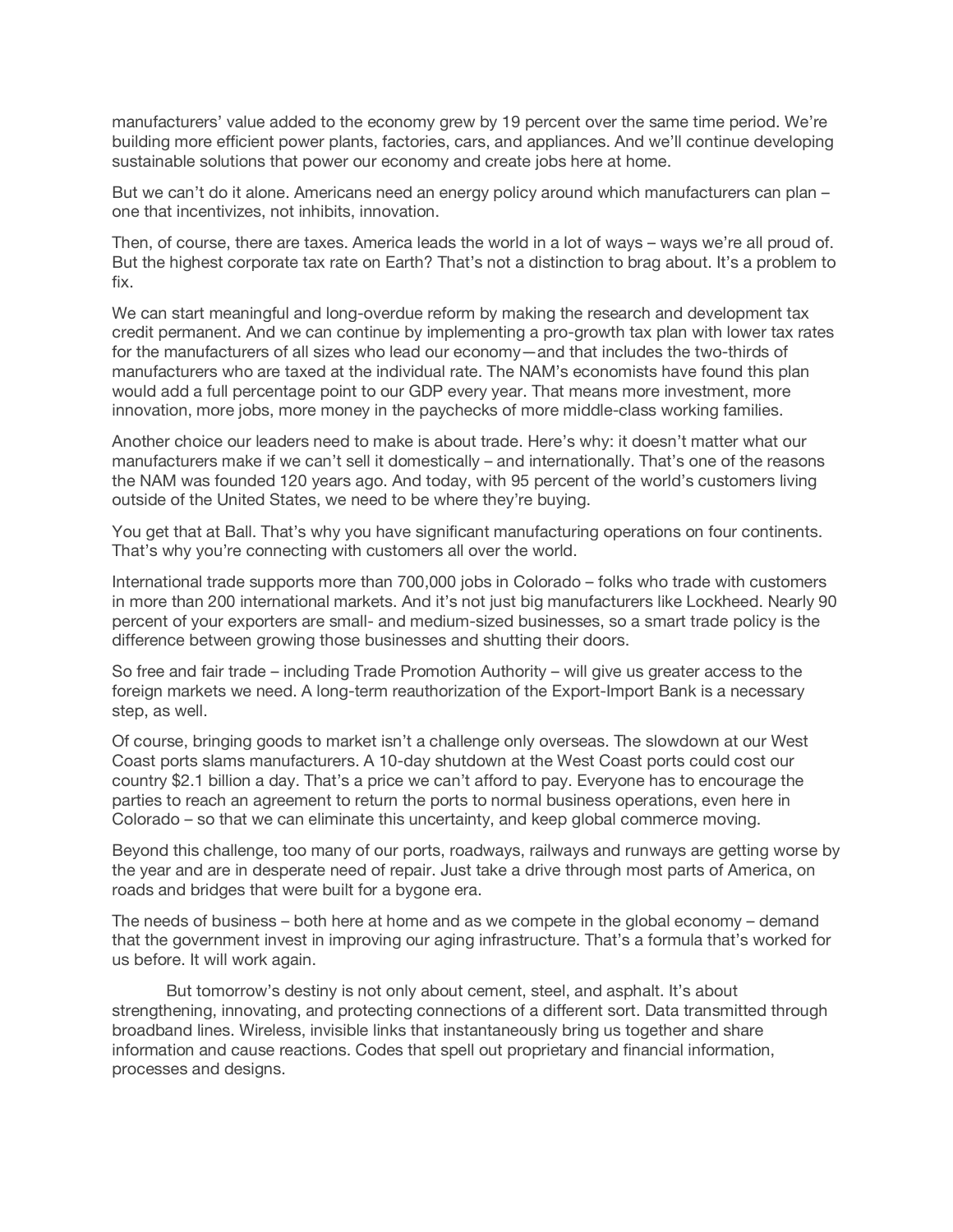Intellectual property is the key to our success. And we need to advance the way we share it. And enhance the way we protect it.

 The Internet has propelled considerable advances in manufacturing—and the Internet of Things, the interconnectivity of devices of all kinds, has the potential to reshape our industry, our nation, and our world. So all this progress begs the question: Why turn back the clock 80 years? That's exactly what President Obama wants to do, by regulating the Internet with an 80-year-old law enacted during the era of rotary telephones. It will curtail investment in our broadband infrastructure, hindering the creation of game-changing technologies on America's shopfloors, while yielding little benefit for consumers.

Given the staggering success technology has helped drive across all manufacturing sectors, it makes no sense for President Obama to reverse course and now apply an antiquated commandand-control regulatory framework to the currently open Internet. He's trying to fix something that simply isn't broken.

So let's all agree on keeping what works: the free flow of data, services, and ideas online while creating a climate that supports private investment in broadband networks.

Let's also all commit to what innovation needs to thrive: protection of our intellectual property. Over the years, the government response to the threat of security breaches and hackers has generated proposals for regulation and mandated tech measures that would be out-of-date the minute they're enacted. Manufacturers spend more on research and development than any other sector. We have the most patents. We leverage this knowhow to invest significantly in securing America's most critical infrastructure. We need our government to step up to meet this challenge with us.

And the President appears to be taking the steps to make that happen—by calling for more realtime cyber-threat information sharing between the private and public sector, an emphasis on protecting the privacy of personal information, and targeted liability protection for private entities that share threat information. This is a promising start. Cybersecurity means economic security. Economic security translates into national security. America cannot afford to fail or fall short.

That's why today manufacturers are also calling for aggressive federal enforcement of intellectual property rights and strong protections and enforcement overseas. Manufactures must be able to rely on their government to help protect their intellectual property from counterfeiters and other bad actors. Counterfeiters pose a significant challenge to the manufacturing industry in particular with estimated costs surpassing \$1 trillion. If manufacturing in the United States is to truly compete in a global economy, our government must work through new trade agreements and other avenues to provide sufficient protections in foreign countries. And the government must enforce our intellectual property law here at home so manufacturers can lead us into a new, great chapter of progress and opportunity for all.

There are also a number of other ways to make our nation stronger. Our health care system needs to reduce costs, increase options, and help employers and employees make informed decisions. Policymakers should eliminate the medical device tax that doesn't just hurt manufacturers – it stifles research and development of medical advances that keep people healthy and safe.

Comprehensive immigration reform has to become a reality, not a wedge, if we're going to create opportunity for today's workforce and tomorrow's innovators. And because it's simply the right thing to do.

We also need to hold the National Labor Relations Board accountable and remind it of its role as a neutral referee. That's why the NAM's Manufacturers' Center for Legal Action has filed a lawsuit against the NLRB to stop ambush elections and its abuse of authority.